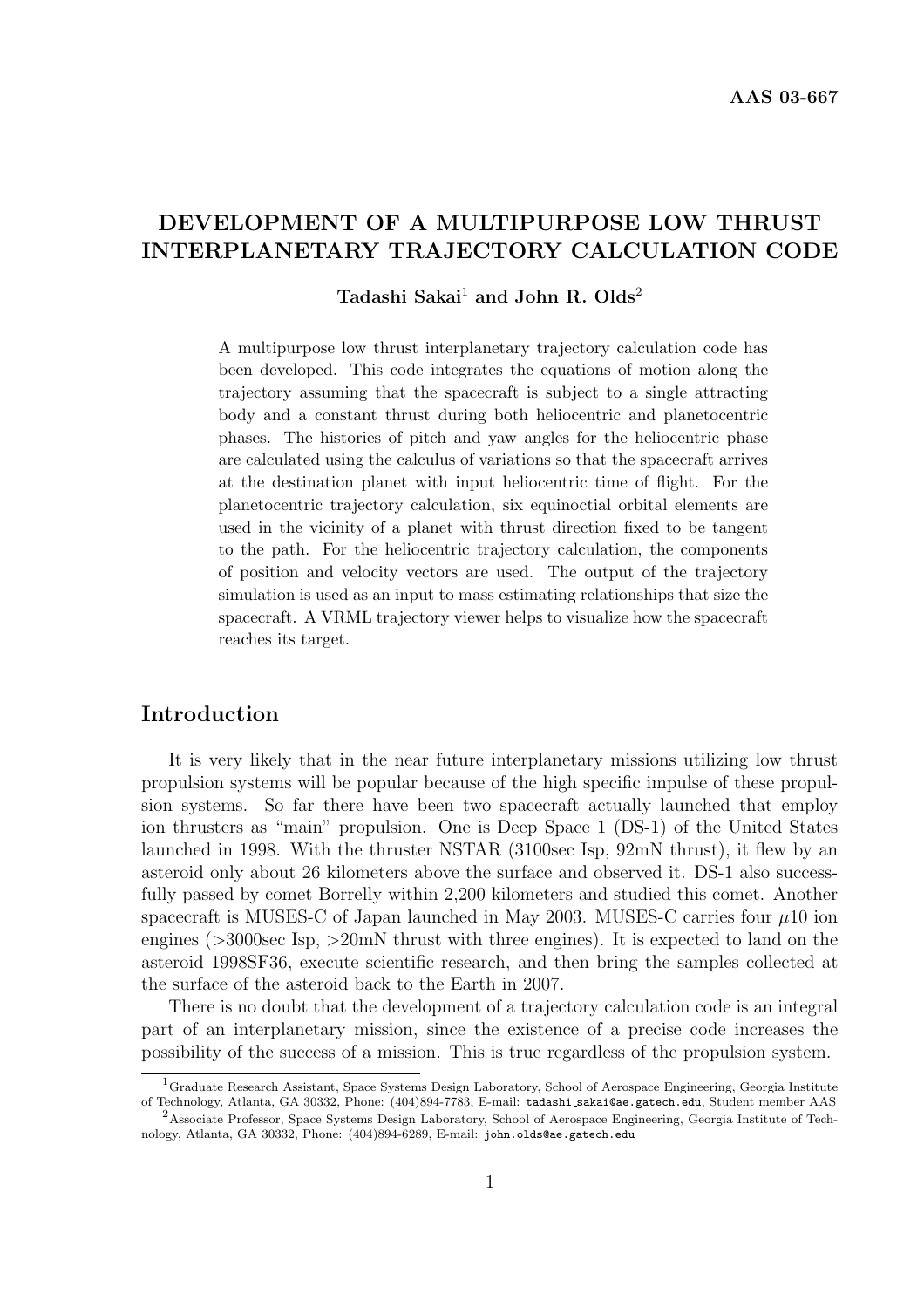In this research, an interplanetary trajectory optimization code was developed for low thrust propulsion systems. The spacecraft, at first at the parking orbit around the departure planet, spirals out to escape the gravity well of the planet, and cruises around the Sun until it reaches the target planet with a desired time of flight. Then it spirals into the target parking orbit around the target planet. This code integrates the equations of motion along the trajectory, and using the calculus of variations, it calculates a optimized flight path for a constant thrust trajectory. The control variables are pitch and yaw angles, and the histories of these angles are computed. The spacecraft leaves from the parking orbit of the departure planet and arrives at the desired parking orbit around the destination planet with a user-specified time of flight.

The code is made so that the spacecraft is subject to a gravitational force from one attracting body at a time. During the simulation of planetocentric phases, the coordinate system with the planet as its origin is used, and the spacecraft is subject to the gravitational force from the planet when it is inside the sphere of influence (SOI) of the planet. Once it reaches the edge of the SOI, the heliocentric coordinate system is used and the spacecraft is assumed to be subject to the gravitational force from the Sun until it reaches the target planet. Then the coordinate system is switched to the planetocentric coordinates with the destination planet as its origin, and the spiral trajectory is calculated. The input for this code includes initial mass, specific impulse, source power of the vehicle, launch date, and heliocentric time of flight. The output includes propellant mass and  $\Delta V$ . This code also has a capability of minimizing the time of flight. For a constant thrust spacecraft, minimizing the time of flight means minimizing the propellant mass, which helps decrease the vehicle's mass or increase payload mass the vehicle can deliver to the destination.

When analyzing a mission, it must be noted that the result from the trajectory calculation affects the mass property calculation, and the result from mass property calculation affects the trajectory determination, because when the vehicle's mass changes the trajectory also changes. Therefore when the mass of the spacecraft changes, a new trajectory calculation must be performed. For some missions, the initial mass at low Earth orbit (IMLEO) might be a known parameter because of the limitation of the launch vehicle's capacity. For other missions, initial mass should be calculated from a predetermined payload mass that may be determined from scientific requirements. To deal with both problems, this code can calculate either payload mass from the initial mass or initial mass from the payload mass. The maximum payload mass the spacecraft can carry is computed from the input IMLEO, or the required IMLEO is calculated so that user-specified payload mass is delivered to its destination.

It is sometimes helpful if the trajectory could be visualized. For easy visualization, the trajectory for each phase is drawn with VRML (Virtual Reality Modeling Language). The three dimensional trajectory drawing with thrust direction along the trajectory helps users understand how the spacecraft actually reaches the target. Users can pan, turn, and roll the screen, and change the viewpoint to study the trajectory from different views.

## Method

The objective of this code is to calculate a constant low thrust interplanetary tra-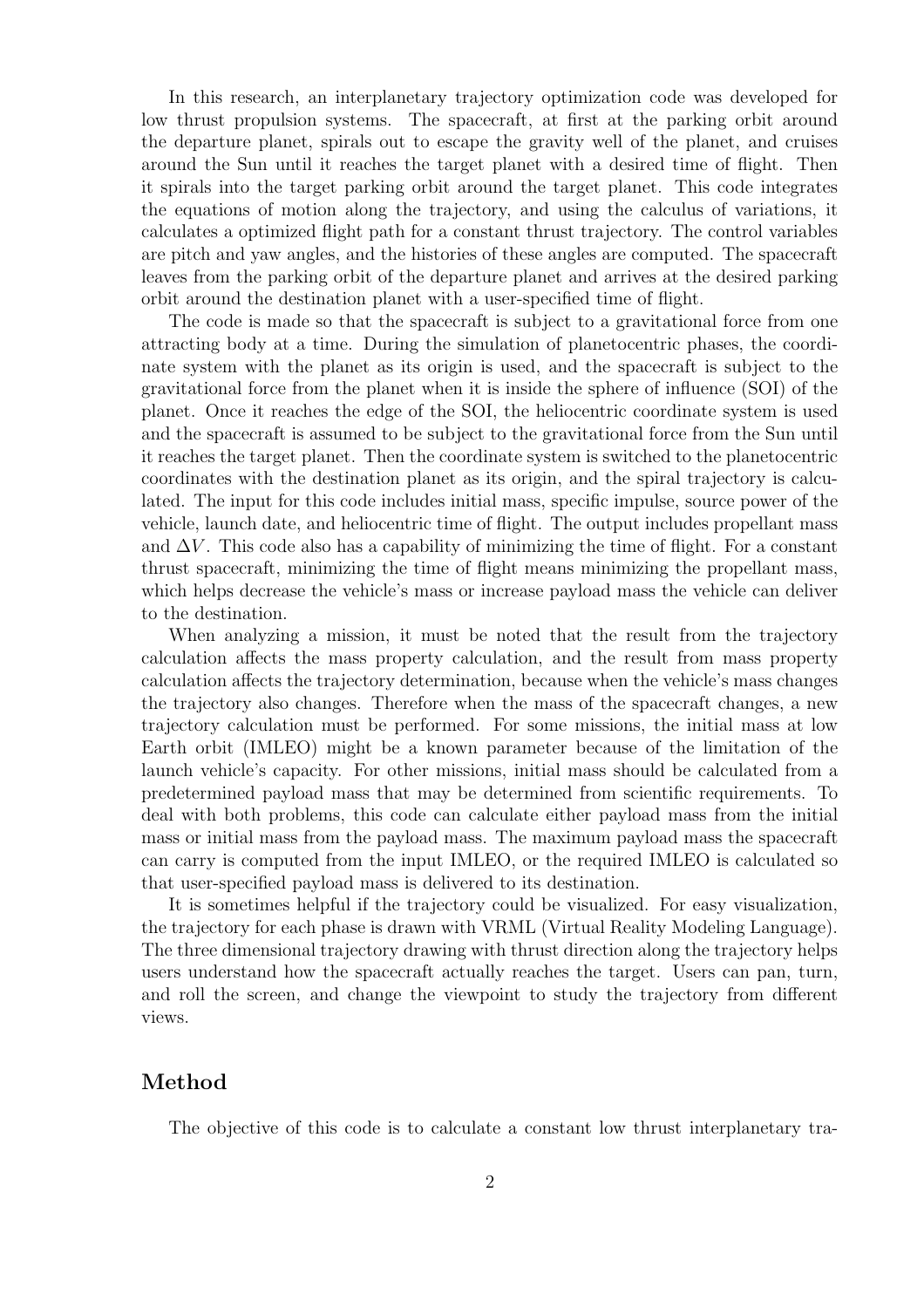jectory and to find proper settings of control variables (pitch angle and yaw angle) to reach the target planet with user-specified time of flight. This code uses the calculus of variations to calculate the trajectory by integrating the equations of motion with pitch angle and yaw angle as control variables. Users are required to input variables shown in Table 1.

| Mission Specific Inputs                     |                 | Vehicle Specific Inputs              |
|---------------------------------------------|-----------------|--------------------------------------|
| Heliocentric departure date (yyyy, mm, dd)  |                 | Initial mass $m_i$ (kg)              |
| Heliocentric time of flight (day)           |                 | Specific impulse $I_{sp}$ (sec)      |
| Initial parking orbit semi-major axis       |                 | Power level $P_S$ (kW)               |
|                                             | eccentricity    | System specific mass $\beta$ (kg/kW) |
|                                             | inclination     | System efficiency $\eta_T$           |
| Final parking orbit                         | semi-major axis |                                      |
|                                             | eccentricity    |                                      |
|                                             | inclination     |                                      |
| Initial guess for the thrust vector history |                 |                                      |

### Table 1: REQUIRED INPUT

An entire trajectory is divided into three phases: the departure planetocentric phase, heliocentric phase, and arrival planetocentric phase. At first, the departure planetocentric phase is calculated. The spacecraft starts from the input initial parking orbit around the departure planet. Throughout the planetocentric phase, the thrust vector is fixed to be tangent to the path and the spacecraft spirals out until it reaches the edge of the SOI. No optimization is performed at this phase.

Next, the arrival planetocentric phase is calculated. This process is done in the same way as the departure phase such that the spacecraft spirals out until it reaches the edge of the SOI with the thrust vector tangent to the path. The actual spacecraft spirals into the target parking orbit, so this calculation simulates the spacecraft's movement backwards in time.

For a calculation of a trajectory in the vicinity of the attracting body in a planetocentric phase, a set of state variables called equinoctial orbital elements is employed rather than 6 components of position and velocity vectors. The six equinoctial elements(a, h, k, p, q, and L) are expressed by the six classical orbital elements  $(a, e, i, \Omega, \omega, \text{ and } \nu)$ as follows<sup>[11]</sup>[12][13].

$$
a = a
$$
  
\n
$$
h = e \sin(\omega + \Omega)
$$
  
\n
$$
k = e \cos(\omega + \Omega)
$$
  
\n
$$
p = \tan(i/2) \sin \Omega
$$
  
\n
$$
q = \tan(i/2) \cos \Omega
$$
  
\n
$$
L = \nu + \omega + \Omega
$$

where a is the semi-major axis, e is the eccentricity, i is the inclination,  $\Omega$  is the longitude of ascending node,  $\omega$  is the argument of periapsis,  $\nu$  is the true anomaly, and L is the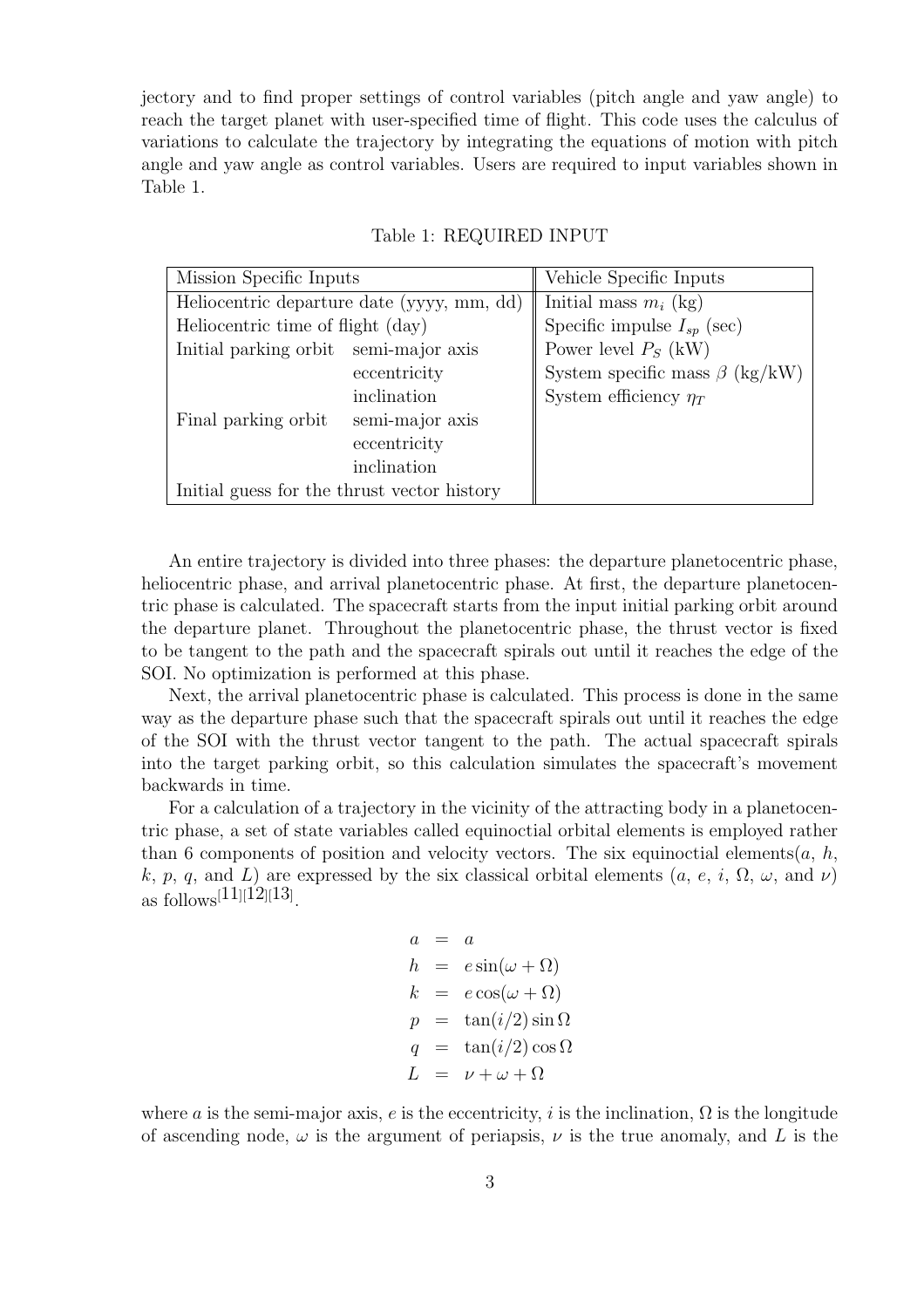true longitude. Then the time derivative of these parameters are expressed using the following equations.

$$
\dot{a} = \frac{2}{nG} [(ks_L - hc_L)a_{Tr} + (1 + hs_L + kc_L)a_{T\theta}] \tag{1}
$$

$$
\dot{h} = \frac{G}{na(1 + hs_L + kc_L)} \{ -(1 + hs_L + kc_L)c_L a_{Tr} \n+ [h + (2 + hs_L + kc_L)s_L] a_{T\theta} - k (pc_L - qs_L) a_{Th} \}
$$
\n(2)

$$
\dot{k} = \frac{G}{na(1 + hs_L + kc_L)} \{ (1 + hs_L + kc_L)s_L a_{Tr} + [k + (2 + hs_L + kc_L)c_L] a_{T\theta} + h(pc_L - qs_L) a_{Th} \}
$$
\n(3)

$$
\dot{p} = \frac{G}{2na(1 + hs_L + kc_L)}(1 + p^2 + q^2)s_L a_{Th}
$$
\n(4)

$$
\dot{q} = \frac{G}{2na(1 + hs_L + kc_L)}(1 + p^2 + q^2)c_L a_{Th}
$$
\n(5)

$$
\dot{L} = \frac{n(1 + hs_L + kc_L)^2}{G^3} + \frac{G}{na(1 + hs_L + kc_L)}(qs_L - pc_L)a_{Th}
$$
(6)

where  $\mu$  is the planet's gravity constant,  $n = (\mu/a^3)^{1/2}$  is the mean motion, and  $G =$  $(1-h^2-k^2)^{1/2}$ .  $c_L$  and  $s_L$  represent cos L and sin L, respectively.  $a_{Tr}$ ,  $a_{T\theta}$ , and  $a_{Th}$  are the components of the acceleration vector  $\vec{a}_T$  in polar coordinates.

With pitch angle  $\alpha$ , yaw angle  $\beta$ , thrust level T, and spacecraft mass m,  $\vec{a}_T$  is expressed as

$$
\vec{a}_T = \frac{T}{m} [\sin(\phi + \alpha) \cos \beta \hat{i}_r + \cos(\phi + \alpha) \cos \beta \hat{i}_\theta + \sin \beta \hat{i}_h]
$$
(7)

where

$$
\phi = \tan^{-1} \left( \frac{e \sin \nu}{1 + e \cos \nu} \right) \qquad \text{is the flight-path angle}
$$
\n
$$
e = (h^2 + k^2)^{1/2}
$$
\n
$$
\nu = L - \omega - \Omega
$$
\n
$$
\omega = \tan^{-1}(h/k) - \tan^{-1}(p/q)
$$
\n
$$
\Omega = \tan^{-1}(p/q)
$$

and  $\hat{i}_r$ ,  $\hat{i}_\theta$ , and  $\hat{i}_h$  are the unit vectors of polar coordinates.

The merit of using this set of equations is that, when the disturbing acceleration is small, a relatively large integration step can be employed. However, because G becomes an imaginary number when the eccentricity is more than 1(because  $h^2 + k^2 = e^2$ ), this set of equations can not be used for a trajectory with the eccentricity more than one.

When the eccentricity becomes more than one while the spacecraft is inside the SOI, the components of the position and velocity vectors in Cartesian coordinates are used as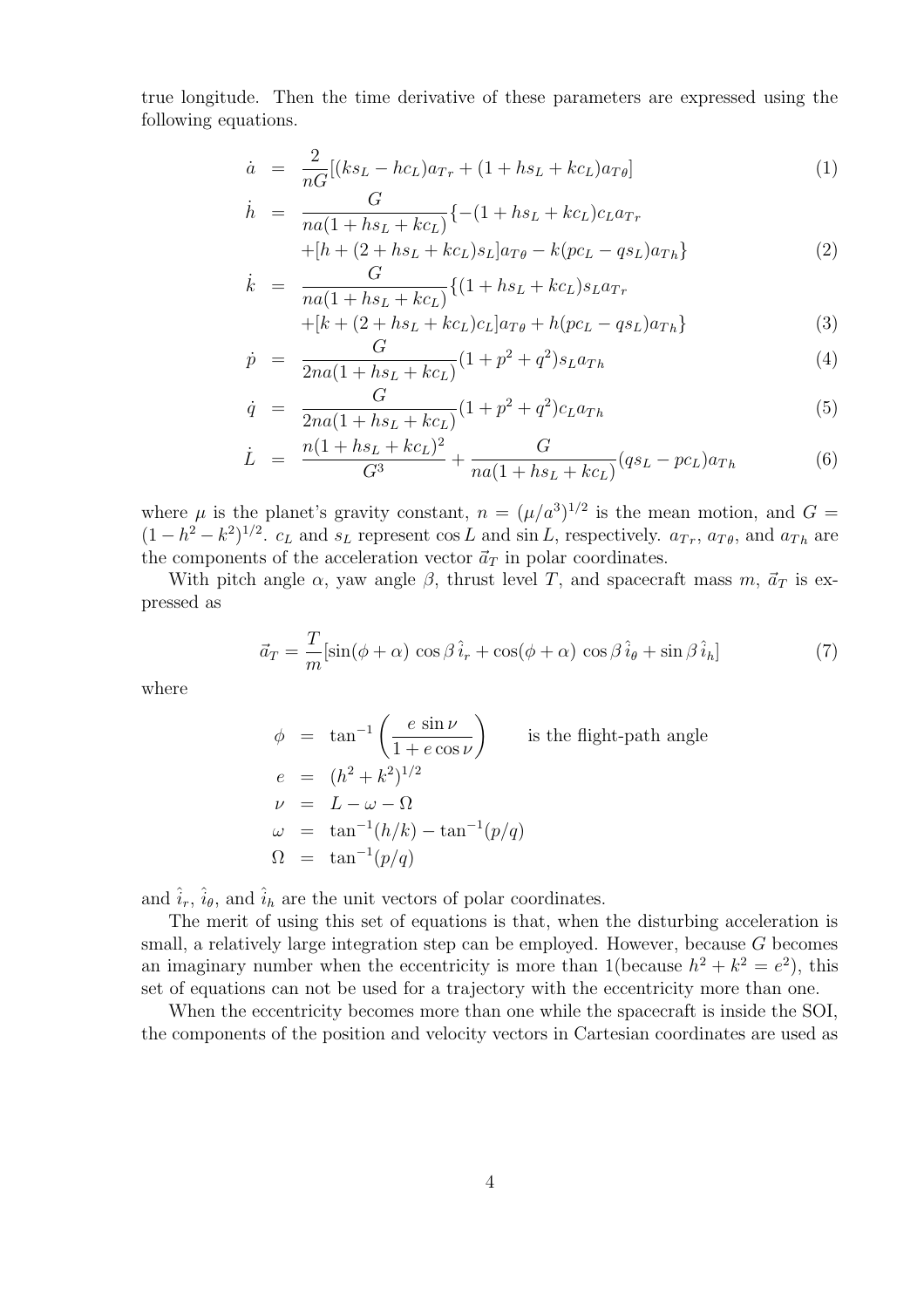state variables. The equations of motion to be integrated are as follows.

$$
f = \begin{bmatrix} \dot{x} \\ \dot{y} \\ \dot{z} \\ \dot{u} \\ \dot{v} \\ \dot{w} \end{bmatrix} = \begin{bmatrix} u \\ v \\ w \\ -\mu x/r^3 + a_{Tx} \\ -\mu y/r^3 + a_{Ty} \\ -\mu z/r^3 + a_{Tx} \\ -\mu z/r^3 + a_{Tx} \end{bmatrix}
$$
(8)

where  $r = (x^2 + y^2 + z^2)^{1/2}$ , and  $a_{Tx}$ ,  $a_{Ty}$ , and  $a_{Tx}$  are the components of the acceleration vector  $\vec{a}_T$  from the thrust which is expressed as

$$
\vec{a}_T = (T/m)(\cos\alpha\cos\beta\,\hat{n}_V - \sin\beta\,\hat{n}_y - \sin\alpha\,\cos\beta\,\hat{n}_z)
$$
(9)

where

$$
\begin{array}{rcl} \hat{n}_V &=& \vec{V}/|\vec{V}| \\ \hat{n}_y &=& \vec{r} \times \vec{V}/|\vec{r} \times \vec{V}| \\ \hat{n}_z &=& \vec{n}_V \times \vec{n}_y \end{array}
$$

After integration of the equations of motion for the planetocentric phases, the spacecraft's velocities at the edge of the SOI's of the departure planet and the arrival planet are used as boundary conditions for the heliocentric phase. At starting point (the departure planet's position) and at the ending point (the arrival planet's position), the spacecraft's velocity with respect to the Sun,  $\vec{V}_{s/c}^H$ , is expressed using the spacecraft's velocity with respect to the planet,  $\vec{V}_{s/c}^P$ , and the planet's velocity with respect to the Sun,  $\vec{V}_{planet}^H$ , as follows:  $\vec{V}_{s/c}^H = \vec{V}_{s/c}^P + \vec{V}_{planet}^H$ .

Using  $\vec{V}^H_{s/c}$  at departure and arrival as velocity constraints, and the two planets' positions as position constraints, the optimized thrust vector history is obtained using the calculus of variations. The components of the position vector  $(x, y, z)$  and the velocity vector  $(u, v, w)$  are used as state variables for the heliocentric trajectory because the eccentricity might become more than one. The equations of motion are therefore Eqs. 8 and 9, and  $\mu$  is the Sun's gravitational constant.

### Calculus of Variations

The computation method to obtain the histories of the control variables for a problem with functions of state variables specified at a fixed terminal time is presented below. This method is called the first-order gradient algorithm<sup>[1]</sup>.

Consider the system described by the nonlinear differential equations:

$$
\dot{x} = f[x(t), u(t), t], \quad x(t_0) \text{given}, \quad t_0 \le t \le t_f,\tag{10}
$$

where  $x(t)$ , an *n*-vector function, is determined by  $u(t)$ , an *m*-vector function.

The optimal control problem is to find the control variables  $u(t)$  on the time interval  $[t_0,t_f]$  that drive the plant (10) along a trajectory  $x(t)$  such that the performance index

$$
J = \phi[x(t_f), t_f] + \int_{t_0}^{t_f} L[x(t), u(t), t] dt
$$
  
\n
$$
\phi[x(t_f), t_f] : \text{the final weighting function}
$$
  
\n
$$
L[x(t), u(t), t] : \text{the Lagrangian}
$$
\n(11)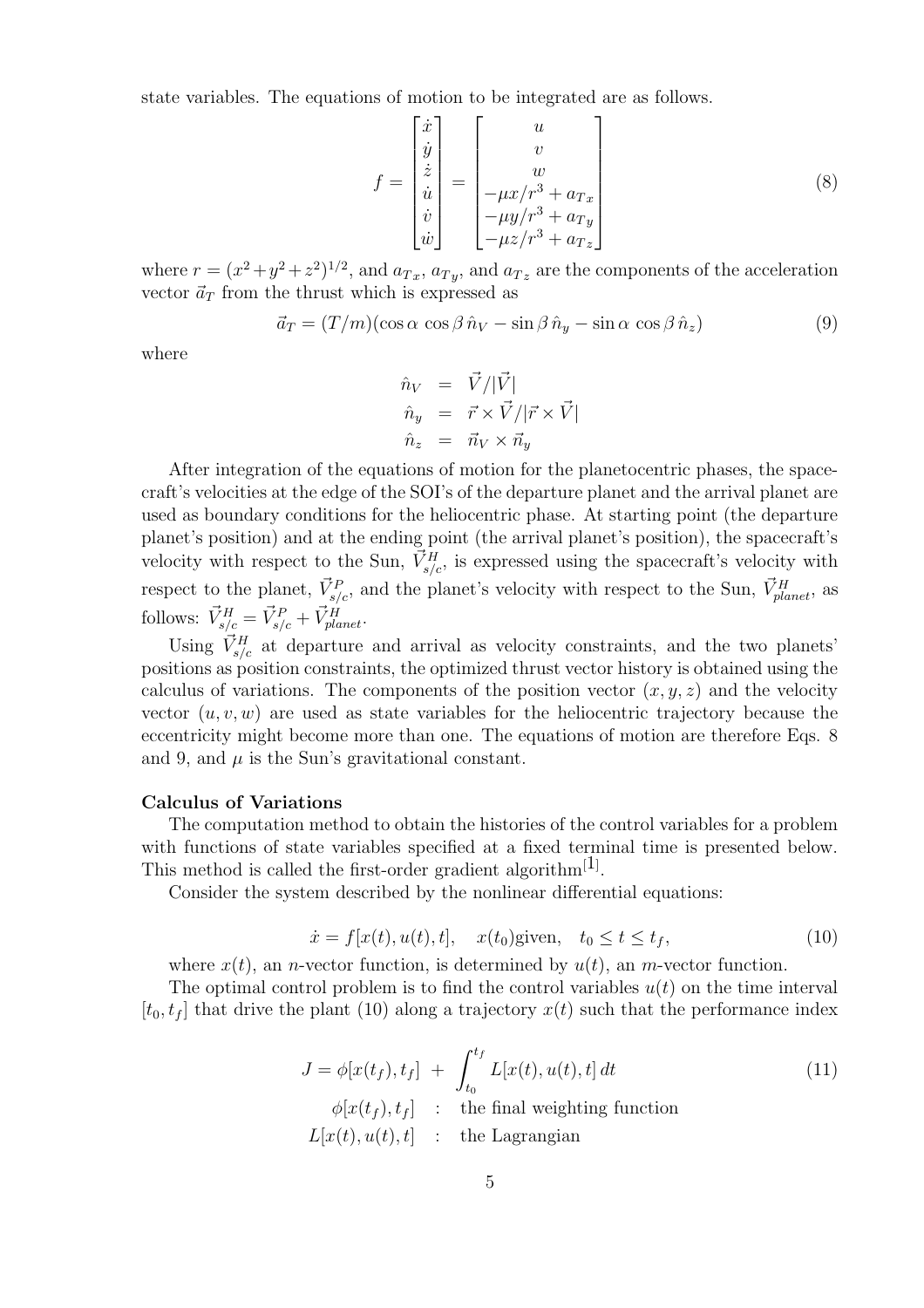is minimized, and such that q-vector side constraints  $\psi[x(t_f), t_f]$  satisfy

$$
\psi[x(t_f), t_f] = 0 \tag{12}
$$

where  $\phi[x(t_f),t_f]$  is the final weighting function and  $L[x(t),u(t),t]$  is the Lagrangian. To numerically solve the problem with some state variables specified at a fixed ter-

minal time with a first-order gradient algorithm is as follows:

- 1. Estimate a set of control variables histories,  $u(t)$ .
- 2. Integrate the system equations  $\dot{x} = f(x, u, t)$  forward with the specified initial conditions  $x(t_0)$  and the control variable histories from Step 1. Record  $x(t)$ ,  $u(t)$ , and  $\psi[x(t_f)]$ .
- 3. Determine an *n*-vector of influence functions  $p(t)$ , and an  $(n \times q)$  matrix of influence functions,  $R(t)$ , by backward integration of the influence equations, using the  $x(t_f)$ obtained in Step 2 to determine the boundary conditions.

we have

$$
\dot{p} = -\left(\frac{\partial f}{\partial x}\right)^{T} - \left(\frac{\partial L}{\partial x}\right)^{T}; \ p_{i}(t_{f}) = \begin{cases} 0 & i = 1, \dots, q, \\ (\partial \phi/\partial x_{i})_{t=t_{f}} & i = q+1, \dots, n, \end{cases}
$$
(13)

$$
\dot{R} = -\left(\frac{\partial f}{\partial x}\right)^T; R_{ij}(t_f) = \begin{cases} 1, & i = j, \quad i = 1, \dots n, \\ 0, & i \neq j, \quad j = 1, \dots q. \end{cases} \tag{14}
$$

4. Simultaneously with Step 3, compute the following integrals:

$$
I_{\psi\psi} = \int_{t_i}^{t_f} R^T \frac{\partial f}{\partial u} W^{-1} \left(\frac{\partial f}{\partial u}\right)^T R dt \quad [(q \times q) \text{-matrix}] \tag{15}
$$

$$
I_{J\psi} = I_{\psi J} = \int_{t_i}^{t_f} \left( p^T \frac{\partial f}{\partial u} + \frac{\partial L}{\partial u} \right) W^{-1} \left( \frac{\partial f}{\partial u} \right)^T R dt \quad [q\text{-row vector}] \quad (16)
$$

$$
I_{JJ} = \int_{t_i}^{t_f} \left( p^T \frac{\partial f}{\partial u} + \frac{\partial L}{\partial u} \right) W^{-1} \left[ \left( \frac{\partial f}{\partial u} \right)^T p + \left( \frac{\partial L}{\partial u} \right)^T \right] dt \qquad (17)
$$

where W is an  $(m \times m)$  positive-definite matrix and  $I_{JJ}$  is a scalar.

- 5. Choose values of  $\delta\psi$  to cause the next nominal solution to be closer to the desired values  $\psi[x(t_f)] = 0$ . For example, one might choose  $\delta \psi = -\epsilon \psi[x(t_f)], 0 < \epsilon \leq 1$ . Then determine  $\nu$  from  $\nu = -[I_{\psi\psi}]^{-1}(\delta\psi + I_{\psi J}).$
- 6. Repeat Steps 1 through 6, using an improved estimate of  $u(t)$ , where

$$
\delta u(t) = -[W(t)]^{-1} \left[ \frac{\partial L}{\partial u} + [p(t) + R(t)\nu]^T \frac{\partial f}{\partial u} \right]^T.
$$
 (18)

Stop when  $\psi[x(t_f)] = 0$  and  $I_{JJ} - I_{J\psi}I_{\psi\psi}^{-1}$  $\psi_{\psi\psi}^{-1}I_{\psi} = 0$  to the desired degree of accuracy.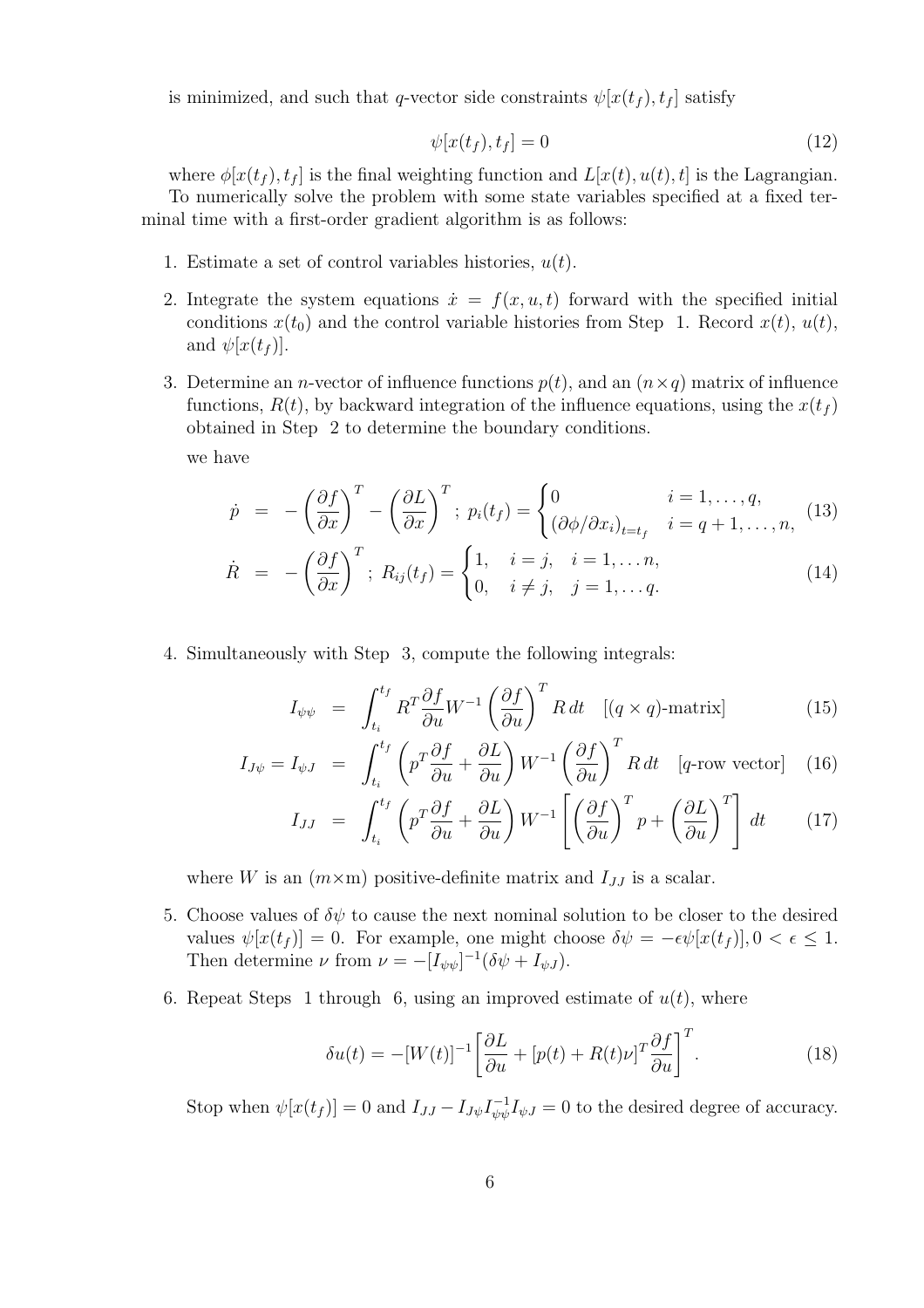The method described above requires the initial guess for the control variables. Guessing the control variables is relatively easy especially if the characteristics of the problem are known. There are other methods of solving the same problem that require an initial guess for the Lagrange multipliers, but the Lagrange multipliers do not have any physical meaning and therefore are difficult to guess.

#### Mission Analysis

Now let us apply the above procedure to our problem. The initial conditions for the heliocentric phase are the position of the departure planet and the velocity of the spacecraft with respect to the Sun at the edge of the SOI of the departure planet. The target condition is the position of the arrival planet and the velocity of the spacecraft with respect to the Sun at the edge of the SOI of the destination planet. The goal is to minimize the difference between calculated components and target components of position and velocity vectors at the time of arrival, so the performance index, Eq. 11, can be written as

$$
J = \frac{1}{2} [(x(t_f) - x_f)^2 + (y(t_f) - y_f)^2 + (z(t_f) - z_f)^2]
$$
\n(19)

subject to

$$
\psi(x(t_f)) = \begin{bmatrix} u(t_f) - u_f \\ v(t_f) - v_f \\ w(t_f) - w_f \end{bmatrix} = \begin{bmatrix} 0 \\ 0 \\ 0 \end{bmatrix} \tag{20}
$$

where x, y, and z are the components of the spacecraft's position and  $u, v$ , and w are the velocity components of the spacecraft,  $x(t_f)$ ,  $y(t_f)$ ,  $z(t_f)$ ,  $u(t_f)$ ,  $v(t_f)$ , and  $w(t_f)$ are the calculated values at time  $t_f$ , and  $x_f$ ,  $y_f$ ,  $z_f$ ,  $u_f$ ,  $v_f$ , and  $w_f$  are the target values. Required matrices and partial derivatives such as  $(\partial f/\partial x)$  and  $(\partial L/\partial x)$  are shown in the Appendix.

When the optimization process is successfully finished, the proper output of the histories of pitch and yaw angles and the final mass of the vehicle are obtained.

### Vehicle Mass Estimation

The final mass calculated from the trajectory optimization phase is used for the vehicle mass estimation. The payload mass is calculated using the calculated final mass and input values (Table 1) with the procedure shown in Table 2.

Table 2: PAYLOAD MASS ESTIMATION PROCEDURE<sup>[10]</sup>

|    | 1. $c = g_0 \cdot I_{sp}$                          | exhaust velocity |
|----|----------------------------------------------------|------------------|
|    | 2. $P_J = \eta_T \cdot P_S$                        | jet power        |
|    | 3. $\dot{m}_{prop} = 2P_J/c^2$                     | mass flow rate   |
|    | 4. $T = c \cdot \dot{m}_{\text{prop}}$             | thrust           |
| 5. | $m_{final}$ from trajectory calculation            | final mass       |
| 6. | $m_{prop} = m_{initial} - m_{final}$               | propellant mass  |
|    | $m_{inert} = \beta \cdot P_S$                      | inert mass       |
|    | $m_{payload} = m_{initial} - m_{inert} - m_{prop}$ | payload mass     |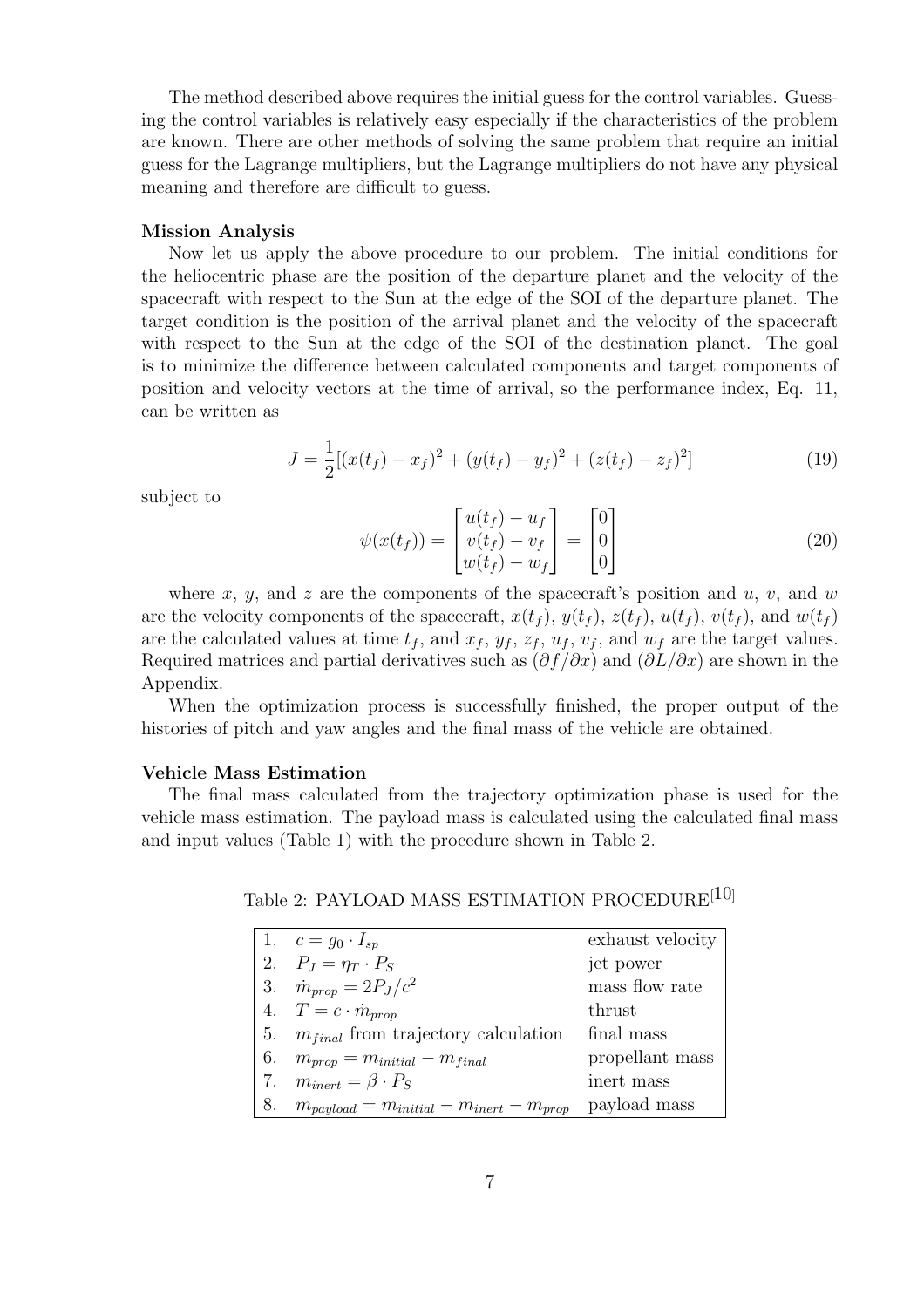Users can choose from the following options: (1) Calculate payload mass from input initial mass, (2) Calculate initial mass from input payload mass. For option (2), the iterative process is required. The code starts calculation with an initial guess for the initial mass and if the payload mass obtained is different from the target payload mass, the trajectory calculation as well as the procedure in Table (2) are executed iteratively. This process is performed using the bisection method by changing the initial mass estimation until the payload mass converges to the target value.

### VRML Trajectory Viewer

For easy visualization, the trajectory for each phase is drawn with VRML (Virtual Reality Modeling Language). The code outputs a file that is used as a VRML input file and a three dimensional trajectory is drawn on a web browser with the thrust direction vectors shown at several points along the trajectory.

It is sometimes difficult to choose the departure date or time of flight. If a user chooses a bad combination of these two values, the calculation will not converge. Because this drawing displays the positions of departure and arrival planets, it is helpful to determine when to depart and what time of flight to choose.

## Numerical Examples

Several numerical examples are presented in this section.

Payload Mass Calculation This option is used when the vehicle's initial mass is known. An example input used for the calculation is shown in Table 3.

| Departure Planet           | Earth              | Arrival Planet                           | Mars                  |
|----------------------------|--------------------|------------------------------------------|-----------------------|
| Semi-major Axis $a$        | $42,238$ km        | Semi-major Axis $a$                      | $20,000 \text{ km}$   |
| Eccentricity $e$           | 0.0                | Eccentricity $e$                         | 0.2                   |
| Inclination $i$            | $0.0^\circ$        | Inclination $i$                          | $30.0^\circ$          |
| Departure Date             |                    | $5/1/2003$   Heliocentric Time of Flight | $200 \text{ days}$    |
| Initial Mass               | $5,000 \text{ kg}$ | Specific Impulse (Isp)                   | $5,000 \text{ sec}$   |
| Source Power $S_J$         | $100 \text{ kW}$   | System Specific Mass $\beta$             | $0.020 \text{ kg/kW}$ |
| System Efficiency $\eta_T$ | 0.50               |                                          |                       |

Table 3: EXAMPLE TRAJECTORY CALCULATION INPUT

From the input in Table 3, the required values to calculate the trajectory, such as thrust, are calculated and the optimization process is executed. The results are shown in Table 4, with a propellant mass of 1117.83 kg and a payload mass of 1882.169 kg. Table 5 is the initial and target position and velocity, calculated value, and the absolute error.

Figure1 shows the trend of error for the x, y, and z components of the position during the optimization process and Figure 2 is the history of control variables. Figures 3 and 4 are the position and velocity components of the heliocentric trajectory, respectively.

As explained earlier, the VRML trajectory viewer helps to visually show how the spacecraft travels from the initial parking orbit to the final parking orbit. Figures 5,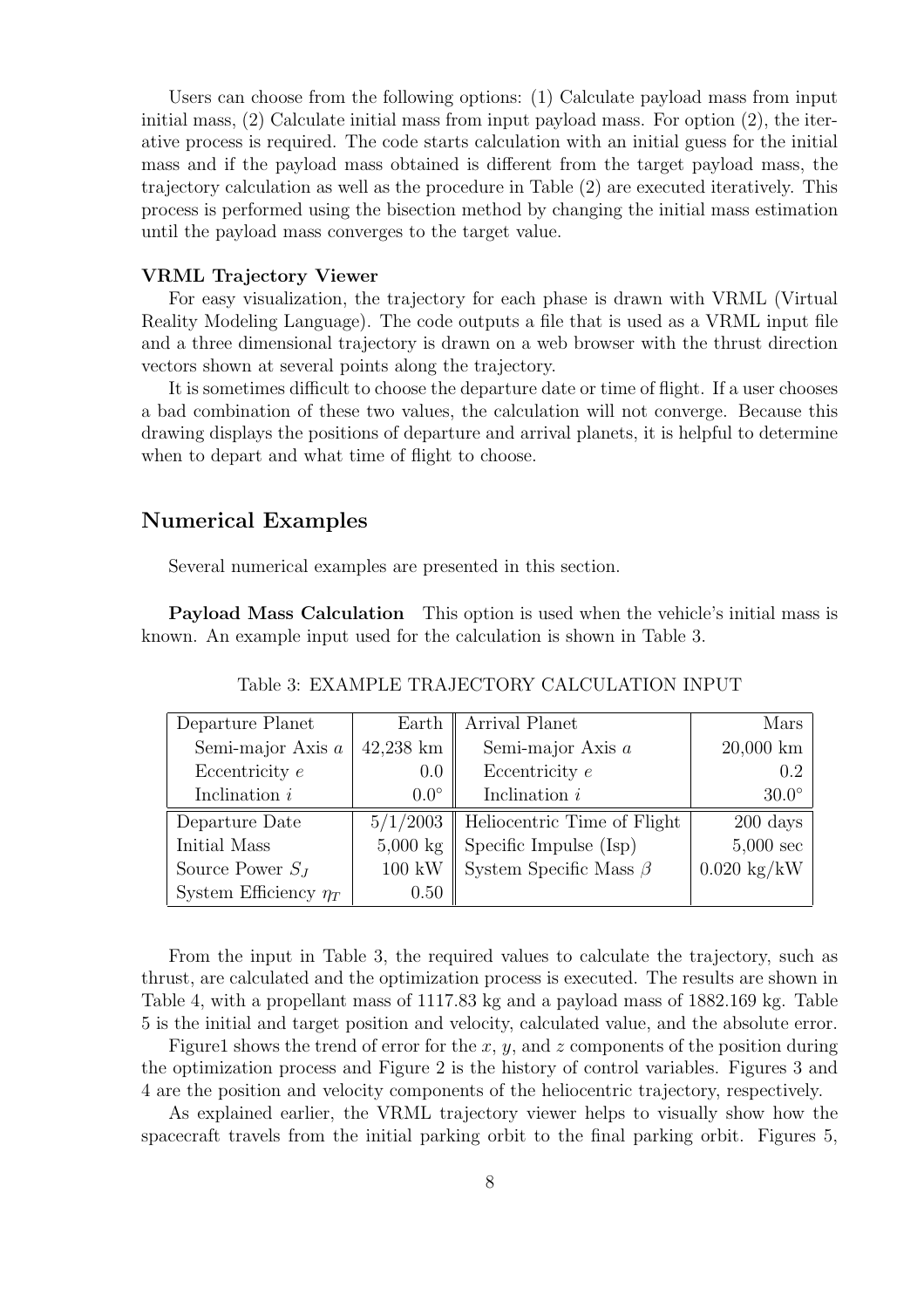| Thrust               |              | $2.03957$ N   Initial Mass | $5000.000 \text{ kg}$ |
|----------------------|--------------|----------------------------|-----------------------|
| Departure Spiral     |              | Fuel Used for Heliocentric | 718.820 kg            |
| Trip Time            | $75.143$ day | Total Propellant Mass      | 1117.830 kg           |
| Fuel Consumed        | 270.070 kg   | Final Mass                 | 3882.169 kg           |
| Arrival Spiral       |              | Inert Mass                 | $2000.000 \text{ kg}$ |
| Trip Time            | 35.876 day   | Payload Mass               | 1882.169 kg           |
| <b>Fuel Consumed</b> | 128.940 kg   | Equivalent $\Delta V$      | $12.407$ km/s         |

Table 4: EXAMPLE RESULTS: PAYLOAD MASS CALCULATION

Table 5: INITIAL CONDITION, TARGET AND CALCULATED VALUES, AND ER-RORS

|           | Initial    | Target     | Calculated | Error $(\%)$ |
|-----------|------------|------------|------------|--------------|
| x(AU)     | $-0.78784$ | 1.34736    | 1.34736    | 0.0000       |
| (AU)      | $-0.62713$ | 0.41923    | 0.41923    | 0.0000       |
| (AU)<br>Z | 0.00000    | $-0.02435$ | $-0.02435$ | 0.0000       |
| u (AU/TU) | 0.60805    | $-0.20988$ | $-0.21023$ | $-0.1659$    |
| AU/TU)    | $-0.78815$ | 0.84415    | 0.84629    | $-0.2527$    |
| AU<br>W   | 0.00000    | 0.02283    | 0.02290    | $-0.3085$    |

6, and 7 show the cruise trajectory during the heliocentric phase, the departure spiral trajectory escaping from the Earth's gravity, and the arrival trajectory around Mars, respectively. In Figure 5, thrust direction is shown as arrows along the trajectory. The distance between grid lines is 1AU for Figure 5, and 10DU for Figures 6 and 7. A shaded sphere for Figures 6 and 7 shows the sphere of influence.

Initial Mass Calculation Sometimes there is a case that the payload mass is a known parameter, and we want to calculate how much initial mass is required to deliver this payload to the destination planet. This example calculates the required initial mass from the input payload mass. Suppose that all the inputs except for the initial mass are the same as Table 3, and suppose the payload mass we want to carry to Low Mars Orbit is 2000.0 kg. After the iterative calculation the initial mass for this example is obtained as 5119.510 kg, as the results show in Table 6.

Minimizing the Time of Flight For a spacecraft with a constant thrust, minimizing the time of flight means minimizing fuel consumption. The next example is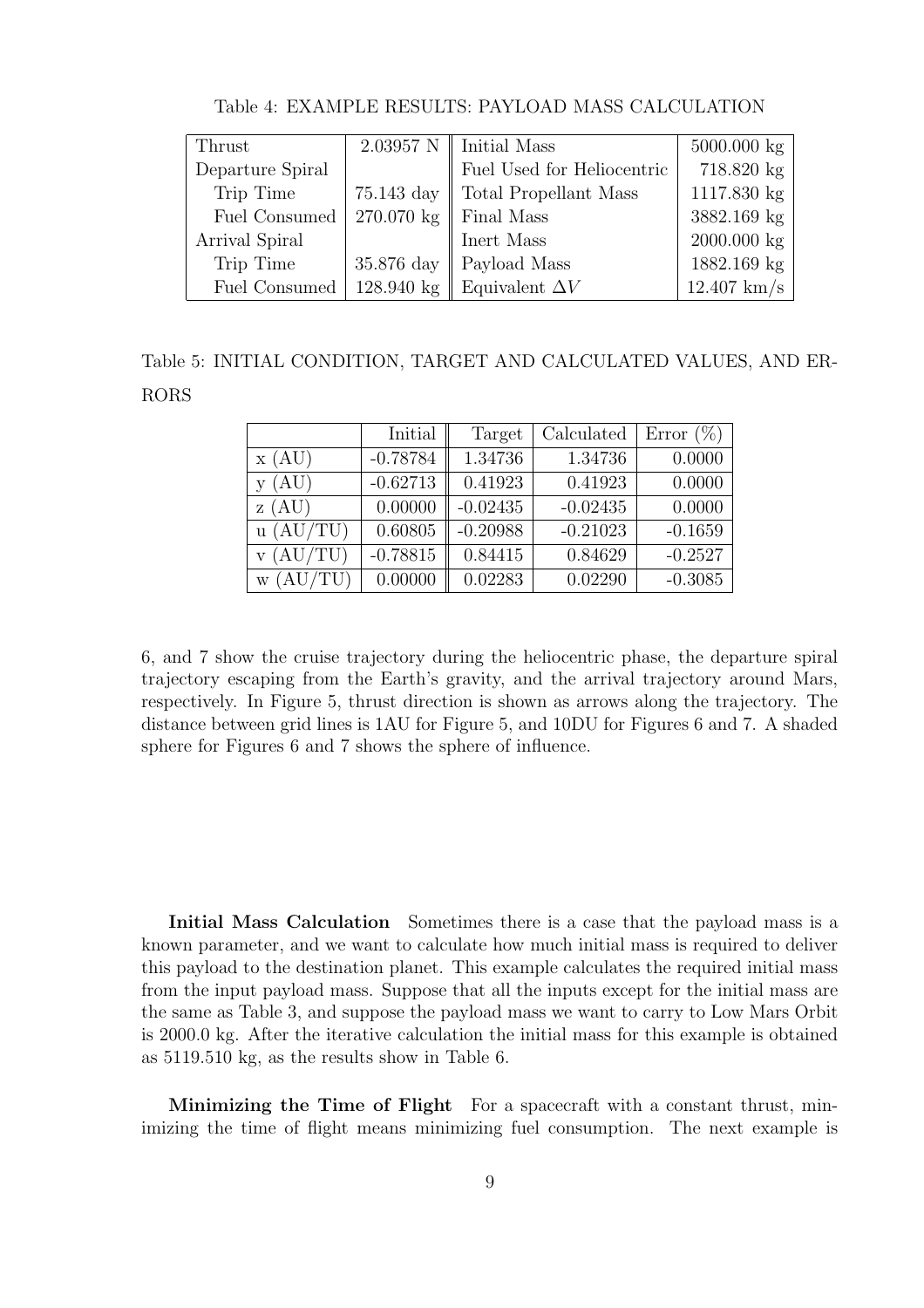

Figure 1: History of Error



Figure 2: History of Pitch and Yaw



Figure 3: History of Position Components



Figure 4: History of Velocity Components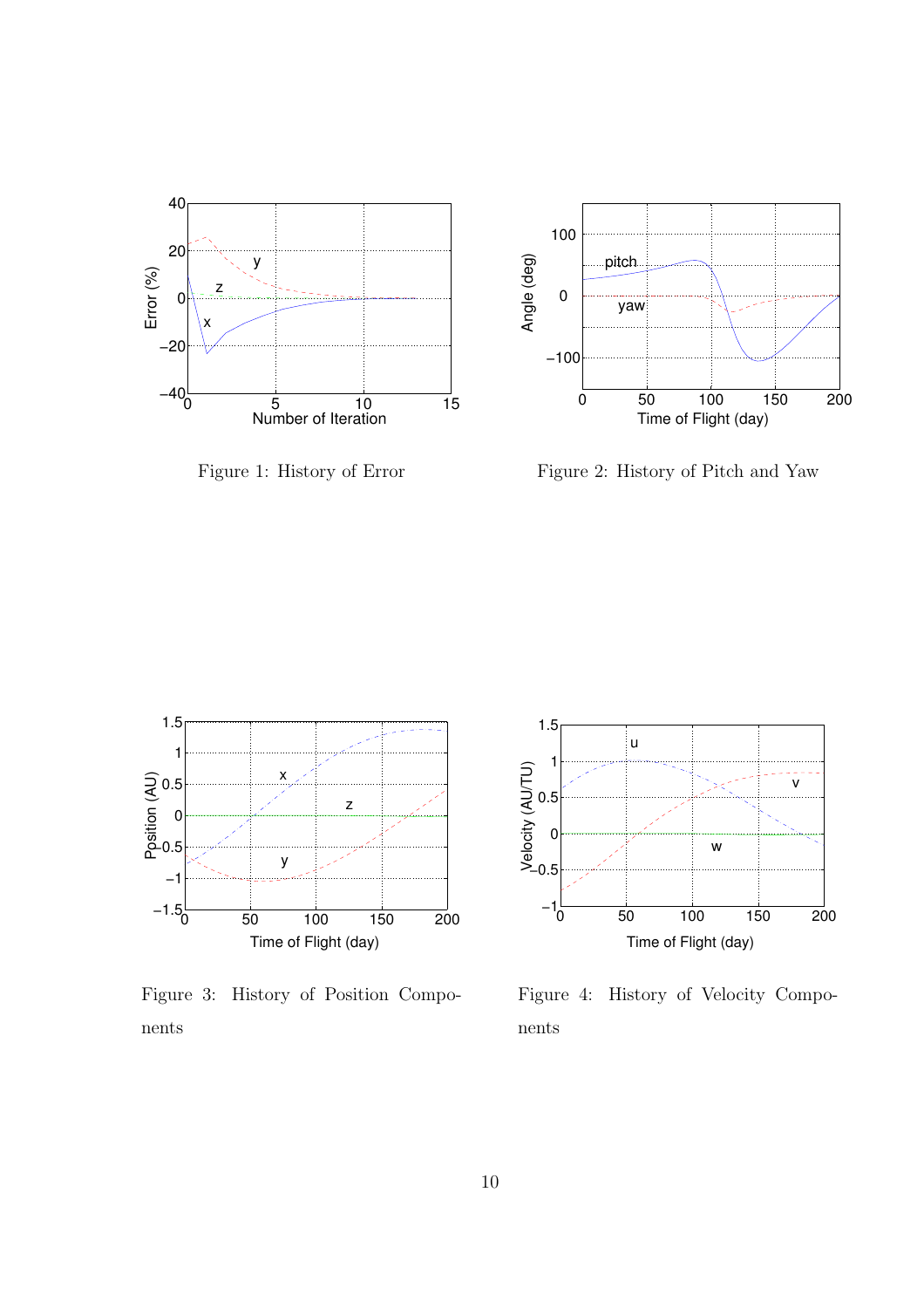

Figure 5: VRML: Heliocentric Trajectory(Earth to Mars, 200day TOF)



Figure 6: VRML: Geocentric Trajectory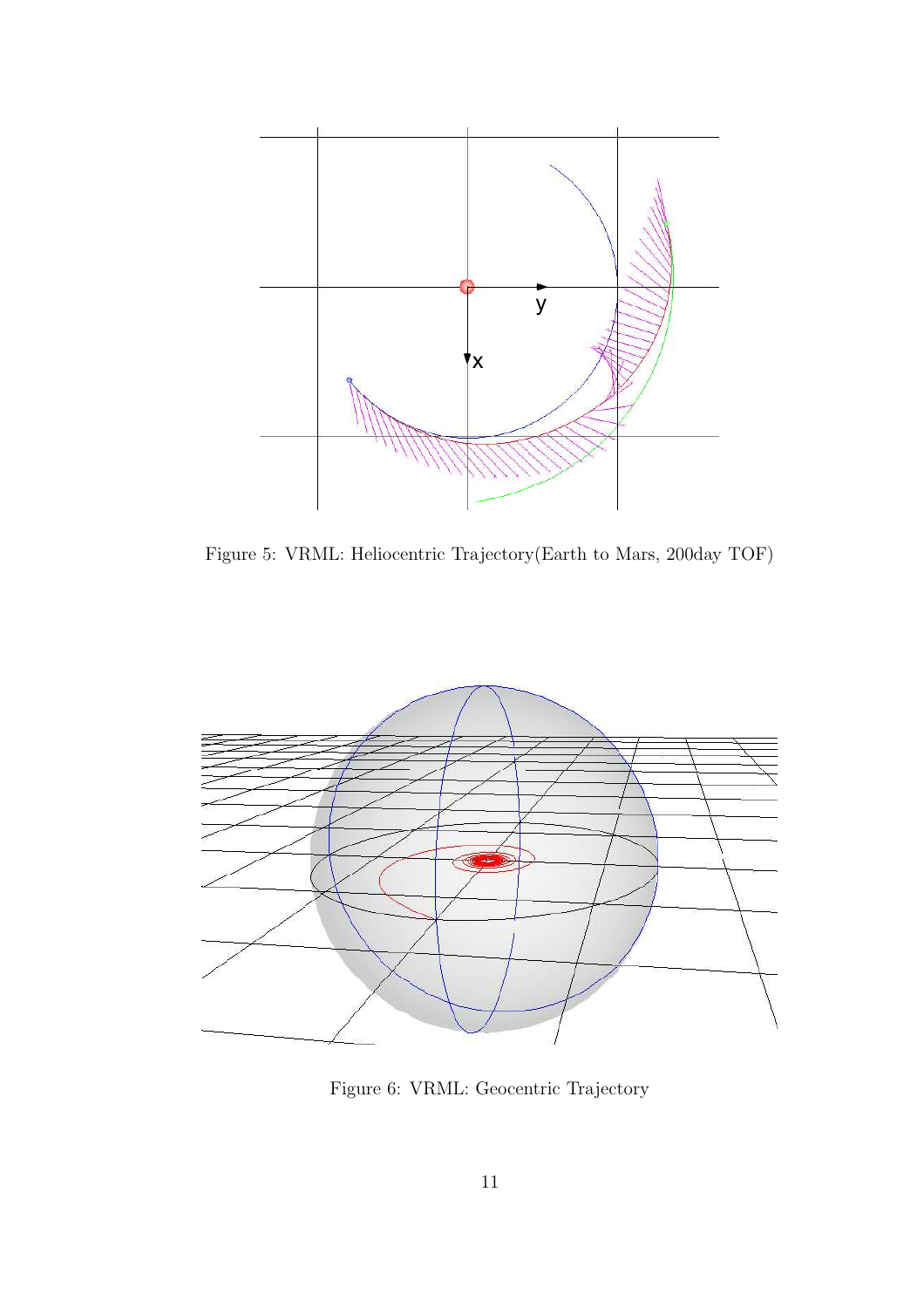

Figure 7: VRML: Trajectory at Mars Arrival

Table 6: EXAMPLE RESULTS: INITIAL MASS CALCULATION

| Thrust               |              | 2.03957 N   Payload Mass                    | $1999.993 \text{ kg}$ |
|----------------------|--------------|---------------------------------------------|-----------------------|
| Departure Spiral     |              | $\operatorname{Fuel}$ Used for Heliocentric | 718.820 kg            |
| Trip Time            | 76.670 day   | Total Propellant Mass                       | 1119.580 kg           |
| <b>Fuel Consumed</b> | $275.560$ kg | Initial Mass                                | 5119.573 kg           |
| Arrival Spiral       |              | Inert Mass                                  | $2000.000 \text{ kg}$ |
| Trip Time            | 34.818 day   | Final Mass                                  | 3999.993 kg           |
| <b>Fuel Consumed</b> |              | 125.200 kg Equivalent $\Delta V$            | $12.099$ km/s         |

executed to minimize the heliocentric time of flight. Suppose all of the input data is the same as Table 3 except that the heliocentric time of flight is no longer an input. The calculated time of flight is 195.020 days, 4.98 days shorter than the results from the first example. As shown in Table 7, the required propellant mass is 1099.016 kg, 18.814 kg less than the first example.

# Concluding Remarks and Future Work

A low thrust interplanetary trajectory calculation code has been developed. Using the calculus of variations, an optimal trajectory with constant thrust is obtained with pitch and yaw angles as control variables. The numerical examples showed that this code successfully optimized the heliocentric trajectory and proper settings of pitch and yaw angles are obtained. The example problems also showed that the code can be used to size a spacecraft.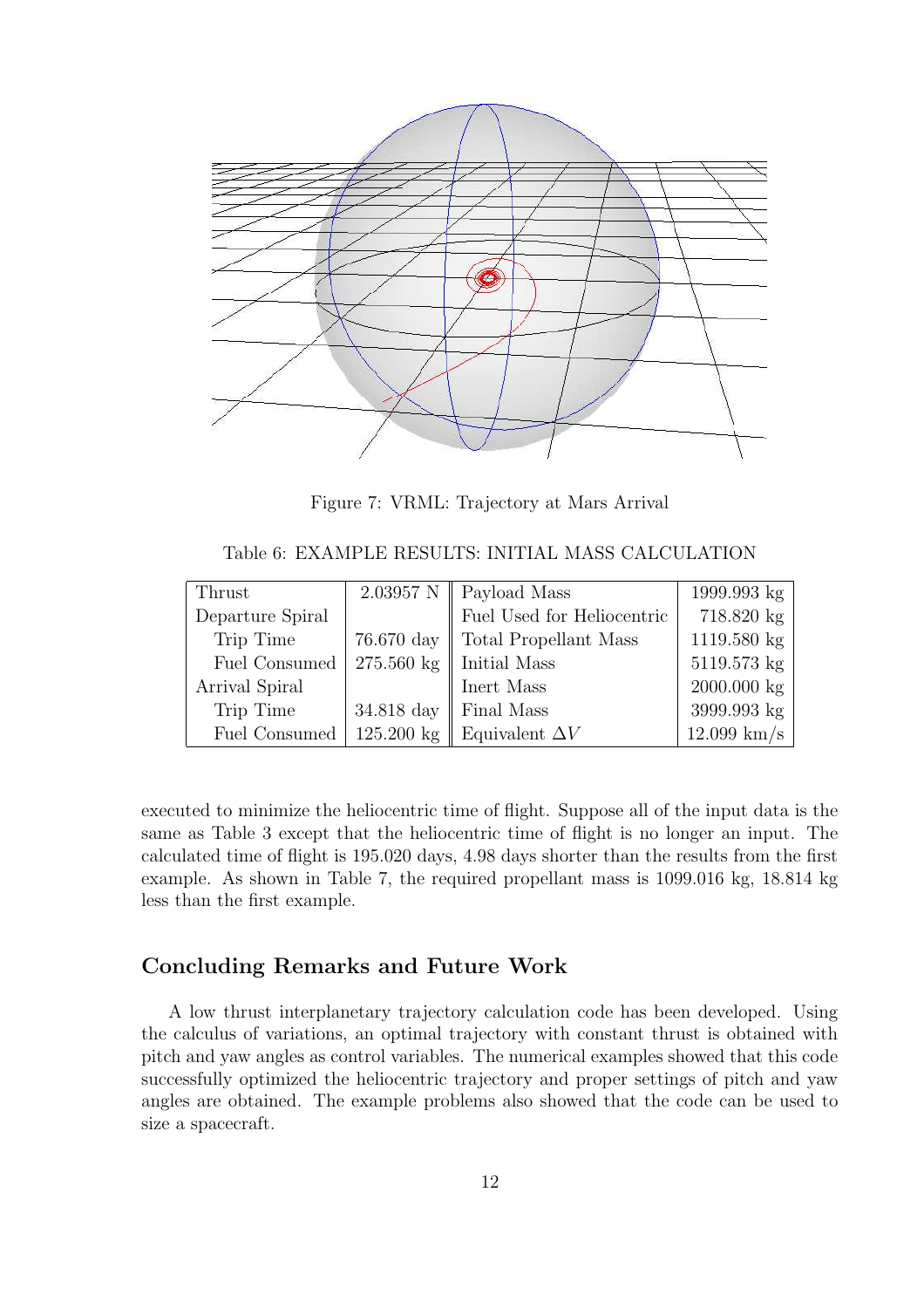| Thrust               |                       | $2.03957$ N   Heliocentric Time of Flight | $195.020~\mathrm{day}$ |
|----------------------|-----------------------|-------------------------------------------|------------------------|
| Departure Spiral     |                       | Initial Mass                              | 5000.000 kg            |
| Trip Time            | $75.143~\mathrm{day}$ | Fuel Used for Heliocentric                | 700.920 kg             |
| <b>Fuel Consumed</b> | 270.070 kg            | Total Propellant Mass                     | 1099.016 kg            |
| Arrival Spiral       |                       | Final Mass                                | 3900.984 kg            |
| Trip Time            | $35.621$ day          | Inert Mass                                | 2000.000 kg            |
| <b>Fuel Consumed</b> | $128.025$ kg          | Payload Mass                              | 1900.984 kg            |
|                      |                       | Equivalent $\Delta V$                     | $12.170 \text{ km/s}$  |

Table 7: EXAMPLE RESULTS: MINIMIZING THE TIME OF FLIGHT

In this research, the spacecraft is assumed to be subject to a single attracting body and a constant thrust for an easier calculation. For more precise results, solving the n-body problem is desirable. The program will be modified so that it can calculate the acceleration due to the gravity of more than one celestial body.

In actual missions, we might want to control the thrust level in order to achieve the best performance and to get the best trajectory. To simulate the variable thrust, the thrust level will be the third control variable rather than using a constant value throughout the trajectory as in the present results. Optimizing the trajectory by changing the thrust level will greatly improve the vehicle's performance and therefore a better solution will be obtained.

# References

- [1] A. E. Bryson Jr. and Y. C. Ho, Applied Optimal Control, Taylor and Francis, Bristol, PA, 1975.
- [2] F. L. Lewis, Optimal Control, John Wiley & Sons, Inc., New York, 1986.
- [3] R. R. Bate, D. D. Mueller, and J. E. White, Fundamentals of Astrodynamics, Dover Publications, Inc. New York, 1971.
- [4] R. H. Battin, An Introduction to the Mathematics and Methods of Astrodynamics, Revised Edition, AIAA Education Series, Reston, VA, 1999.
- [5] R. H. Battin, Astronautical Guidance, McGraw-Hill, New York, 1964.
- [6] P. R. Escobal, Methods of Orbit Determination, John Wiley & Sons, Inc., New York, 1965.
- [7] P. R. Escobal, Methods of Astrodynamics, John Wiley & Sons, Inc., New York, 1968.
- [8] V. A. Chobotov, Orbital Mechanics Second Edition, AIAA Education Series, Reston, VA, 1996.
- [9] F. J. Hale, Introduction to Space Flight, Prentice Hall, New Jersey, 1964.
- [10] R. W. Humble, G. N. Henry, and W. J. Larson, Space Propulsion Analysis and Design, McGraw-Hill, New York, 1995.
- [11] J. A. Kechichian, "Trajectory Optimization Using Nonsingular Orbital Elements and True Loongitude", Journal of Guidance, Control, and Dynamics, Vol.20, No. 5, September – October 1997, pp. 1003 – 1009
- [12] J. A. Kechichian, "Mechanics of Trajectory Optimization Using Nonsingular Variational Equations in Polar Coordinates", Journal of Guidance, Control, and Dynamics, Vol.20, No. 4, July – August 1997, pp. 812 – 818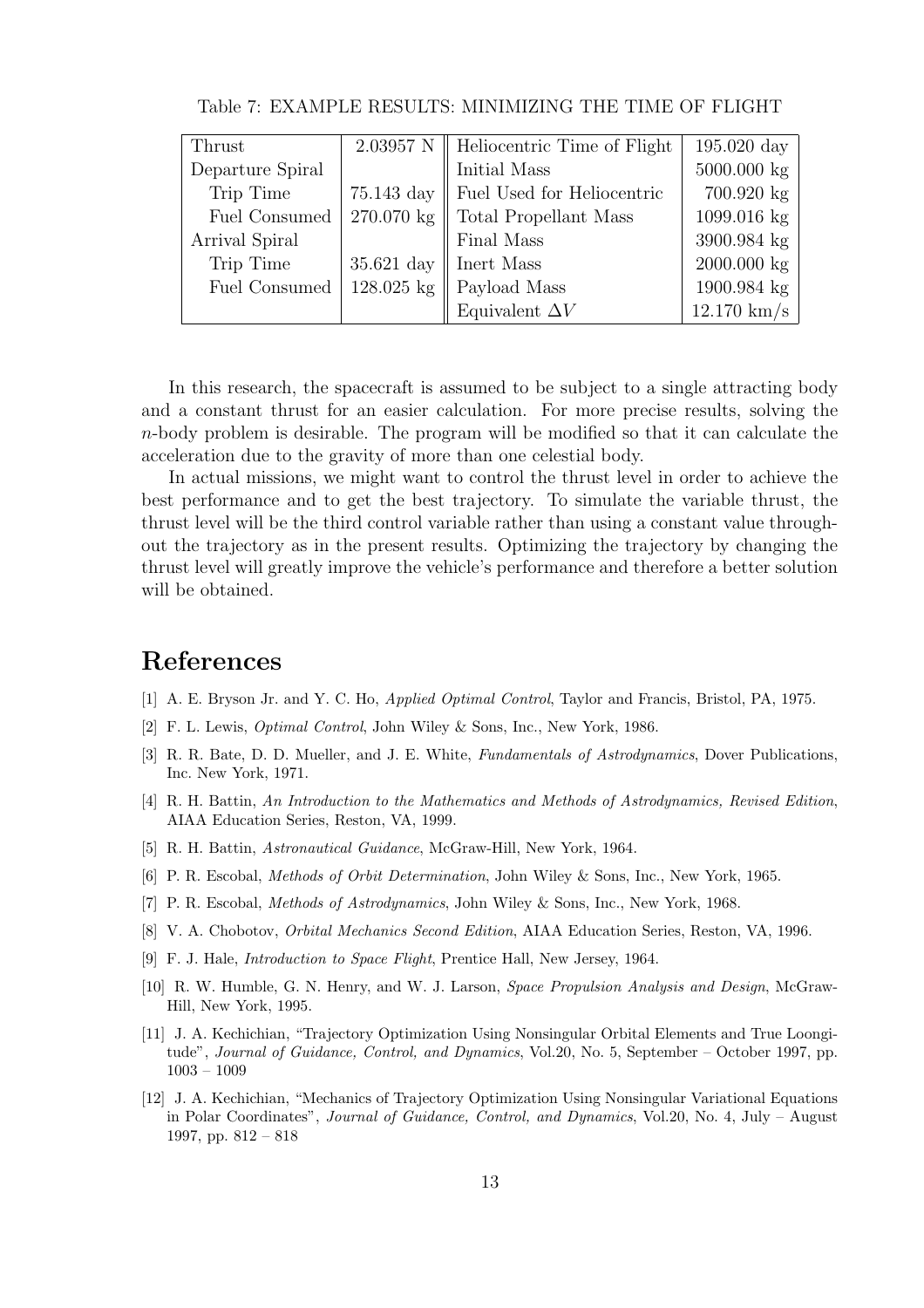[13] J. A. Kechichian, "Trajectory Optimization Using Eccentric Longitude Formulation", AAS 93-664, AAS/AIAA Astrodynamics Conference, Victoria, British Columbia, Canada, Aug. 16 – 19, 1993

# Appendix: Matrices Used for the First-Order Gradient Algorithm

For the problem in this paper, the Lagrangian  $L$  in Eq. 11 and its derivatives are zero, so  $\partial L/\partial x$  in Eq. 13 and  $\partial L/\partial u$  in Eqs. 16 and 17 are zero. The matrix W is set to be an identity matrix of size  $m \times m$ , where m is the size of the control variable vector.

For a position vector  $\vec{r} = [x \ y \ z]^T = [x_0 \ x_1 \ x_2]^T$  and a velocity vector  $\vec{V} = [u \ v \ w]^T =$  $[x_3 x_4 x_5]^T$  in the Cartesian coordinates, define the following vectors A, B, and a scaler  $H$ .

$$
A = \begin{bmatrix} A_0 \\ A_1 \\ A_2 \\ A_3 \\ A_4 \\ A_5 \end{bmatrix} = \begin{bmatrix} x_0(x_4^2 + x_5^2) - x_3(x_1x_4 + x_2x_5) \\ x_1(x_5^2 + x_3^2) - x_4(x_2x_5 + x_0x_3) \\ x_2(x_3^2 + x_4^2) - x_5(x_0x_3 + x_1x_4) \\ x_3(x_1^2 + x_2^2) - x_0(x_1x_4 + x_2x_5) \\ x_4(x_2^2 + x_0^2) - x_1(x_2x_5 + x_0x_3) \\ x_5(x_0^2 + x_1^2) - x_2(x_0x_3 + x_1x_4) \end{bmatrix}
$$
(21)  

$$
B = \begin{bmatrix} B_0 \\ B_1 \\ B_2 \end{bmatrix} = \begin{bmatrix} x_1x_5 - x_2x_4 \\ x_2x_3 - x_0x_5 \\ x_0x_4 - x_1x_3 \end{bmatrix}
$$
(22)

$$
H = |\vec{r} \times \vec{V}|
$$
  
= 
$$
[(x_1x_5 - x_2x_4)^2 + (x_2x_3 - x_0x_5)^2 + (x_0x_1 - x_1x_3)^2]^{1/2}
$$
 (23)

Then vectors  $\hat{n}_V$ ,  $\hat{n}_y$ , and  $\hat{n}_z$  are expressed as follows.

$$
\hat{n}_V = \frac{\vec{V}}{|\vec{V}|} = \frac{1}{V} \begin{bmatrix} x_3 & x_4 & x_5 \end{bmatrix}^T, V = (x_3^2 + x_4^2 + x_5^2)^{1/2}
$$
\n(24)

$$
\hat{n}_y = \frac{\vec{r} \times \vec{V}}{|\vec{r} \times \vec{V}|} = \frac{1}{H} \begin{bmatrix} B_0 & B_1 & B_2 \end{bmatrix}^T
$$
\n(25)

$$
\hat{n}_z = \hat{n}_V \times \hat{n}_y = \frac{1}{V H} \begin{bmatrix} A_0 & A_1 & A_2 \end{bmatrix}^T \tag{26}
$$

The thrust vector  $\hat{a}_T$  is expressed as

$$
\hat{a}_T = (T/m)[(\cos \alpha \cos \beta)\hat{n}_V + (-\sin \beta)\hat{n}_y + (-\sin \beta)\cos \beta)\hat{n}_z].
$$
 (27)

where  $\alpha$  and  $\beta$  are pitch angle and yaw angle, respectively, T is the thrust level, and m is the spacecraft mass.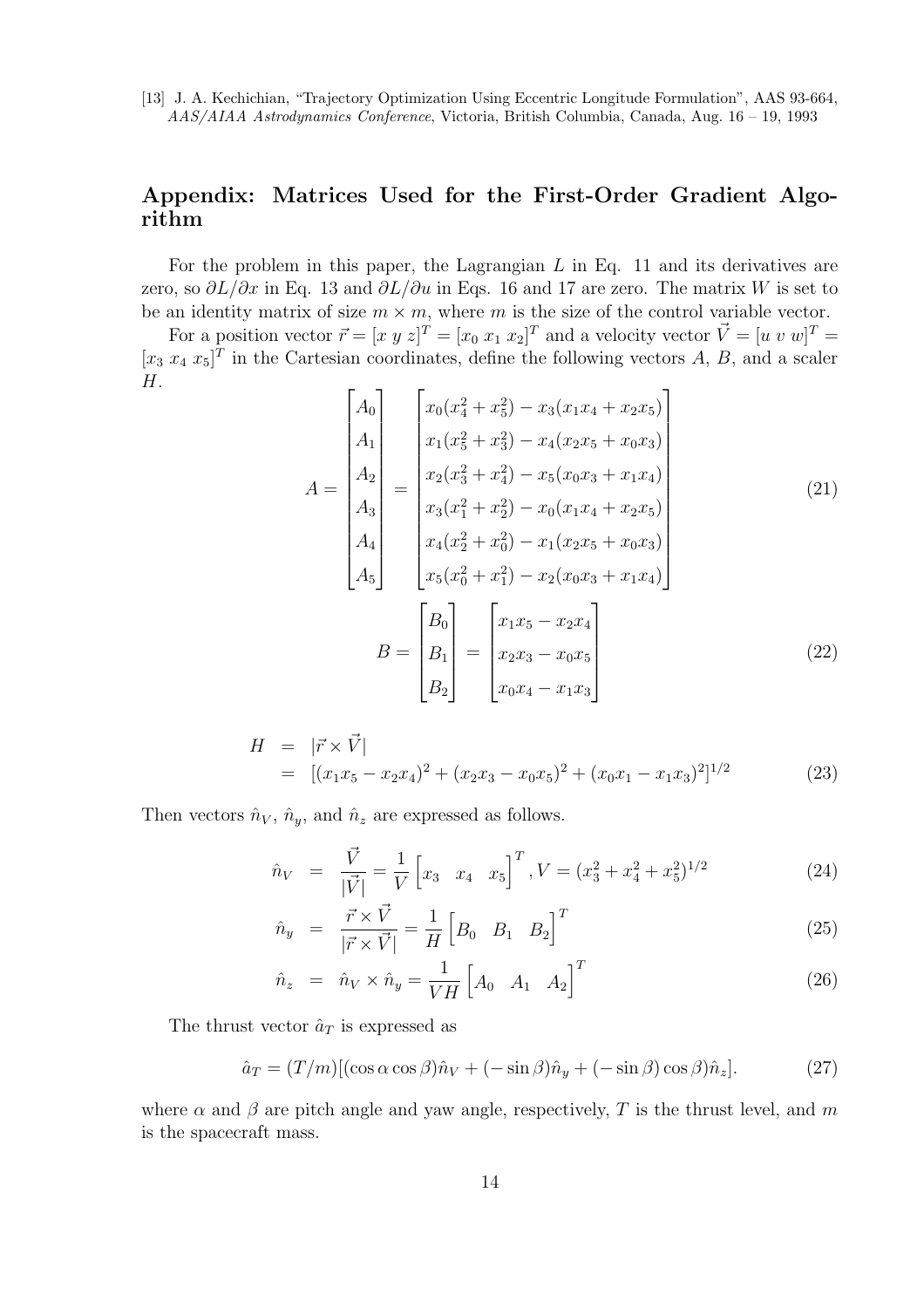Using the derivative of unit vectors with respect to  $x_i$ 

$$
\frac{\partial n_{Vi}}{\partial x_j} = \begin{bmatrix} 1/V - x_3^2/V^3 & -x_3x_4/V^3 & -x_3x_5/V^3\\ 0_{3\times 3} & -x_3x_4/V^3 & 1/V - x_4^2/V^3 & -x_4x_5/V^3\\ -x_3x_5/V^3 & -x_4x_5/V^3 & 1/V - x_5^2/V^3 \end{bmatrix}
$$
(28)

$$
\frac{\partial n_{y_i}}{\partial x_j} = -\frac{1}{H} \frac{\partial B_i}{\partial x_j} + \frac{B_i}{H^2} \frac{\partial H}{\partial x_j}
$$
\n
$$
\frac{\partial n}{\partial x_i} = -\frac{1}{H} \frac{\partial A_i}{\partial x_j} + \frac{B_i}{H^2} \frac{\partial H}{\partial x_j}
$$
\n(29)

$$
\frac{\partial n_{z_i}}{\partial x_j} = \frac{1}{V H} \frac{\partial A_i}{\partial x_j} - \frac{A_i}{V^2 H} \frac{\partial V}{\partial x_j} - \frac{A_i}{V H^2} \frac{\partial H}{\partial x_j},\tag{30}
$$

where

$$
\frac{\partial B}{\partial x} = \begin{bmatrix} 0 & x_5 & -x_4 & 0 & -x_2 & x_1 \\ -x_5 & 0 & x_3 & x_2 & 0 & -x_0 \\ x_4 & -x_3 & 0 & -x_1 & x_0 & 0 \end{bmatrix}
$$

$$
\frac{\partial H}{\partial x} = \frac{1}{H} \begin{bmatrix} A_0 & A_1 & A_2 & A_3 & A_4 & A_5 \end{bmatrix}^T
$$
(31)

$$
\frac{\partial A}{\partial x} = \begin{bmatrix} x_4^2 + x_5^2 & -x_3x_4 & -x_3x_5 & -x_1x_4 - x_2x_5 & 2x_0x_4 - x_1x_3 & 2x_0x_5 - x_2x_3 \\ -x_3x_4 & x_5^2 + x_3^2 & -x_4x_5 & 2x_1x_3 - x_0x_4 & -x_2x_5 - x_0x_3 & 2x_1x_5 - x_2x_4 \\ -x_3x_5 & -x_4x_5 & x_3^2 + x_4^2 & 2x_2x_3 - x_0x_5 & 2x_2x_4 - x_1x_5 & -x_0x_3 - x_1x_4 \\ \end{bmatrix}
$$
(32)

$$
\frac{\partial V}{\partial x} = \frac{1}{V} \begin{bmatrix} 0 & 0 & 0 & x_3 & x_4 & x_5 \end{bmatrix}^T, \tag{33}
$$

the derivative of a component of  $\hat{a}_T$ ,  $a_{T_i}(i=0,1,2)$ , with respect to  $x_j(j=0-5)$  is

$$
\frac{\partial a_{Ti}}{\partial x_j} = (T/m)[(\cos \alpha \cos \beta) \frac{\partial n_{V_i}}{\partial x_j} + (-\sin \beta) \frac{\partial n_{y_i}}{\partial x_j} + (-\sin \beta) \frac{\partial n_{z_i}}{\partial x_j}].
$$
(34)

Using the derivative the an acceleration vector from the attracting body

$$
\frac{\partial a_A}{\partial x} = \frac{1}{r^5} \begin{bmatrix} 3\mu x_0 x_0 - \mu r^2 & 3\mu x_0 x_1 & 3\mu x_0 x_2 \\ 3\mu x_1 x_0 & 3\mu x_1 x_1 - \mu r^2 & 3\mu x_1 x_2 \\ 3\mu x_2 x_0 & 3\mu x_2 x_1 & 3\mu x_2 x_2 - \mu r^2 \end{bmatrix},
$$
(35)

the derivative of Eq. (8) with respect to the state variables is